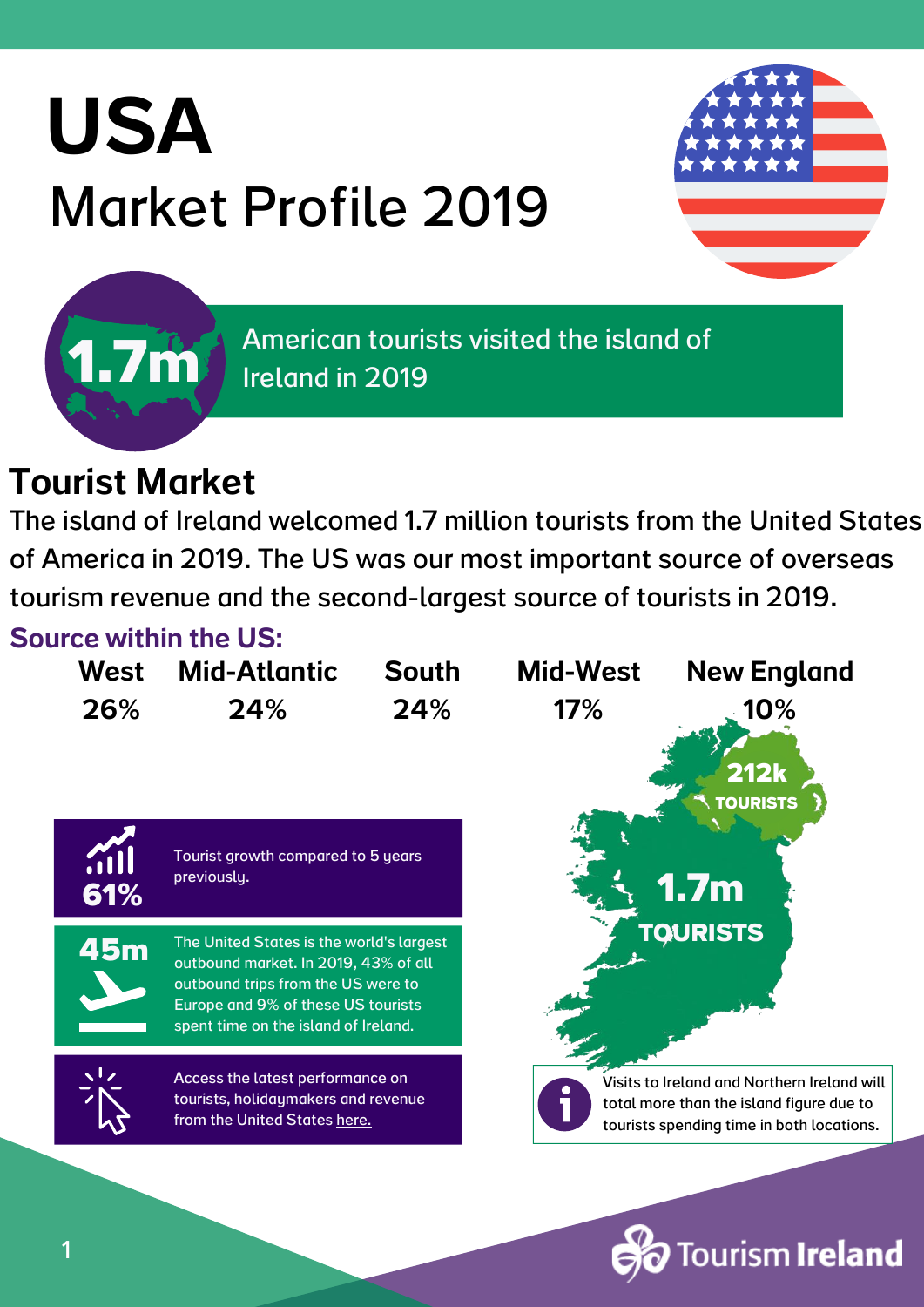### **Revenue and Bednights**

American tourists spent €1.6/£1.4 billion on the island of Ireland in 2019, up +71% since 2014 that is an average spend of €916/£797 per US tourist.

> Four in every five nights are spent in paid accommodation. Hotels are particularly

popular with US tourists.



# **REVENUE**

27% of all tourist revenue to the island



### €916/£797 spend per tourist



### **Air and Sea Access Links**

Almost 55,000 direct air seats were available on 217 weekly departures from US airports during summer 2019.



**14.3m**

**bednights**

Seats per week to Ireland. 6k of these landed in Shannon, with the others landing in Dublin.



18 gateways and 5 airlines. During peak summertime in 2019, the island of Ireland received up to 217 weekly departures from the US.



Industry [Opportunities](https://www.tourismirelandindustryopportunities.com/overseas-markets/north-america/usa) Tourism Ireland works with air/sea carriers to

create co-operative marketing [opportunities](https://www.tourismirelandindustryopportunities.com/overseas-markets/north-america/usa) in which our industry partners can get involved. [Read](https://www.tourismirelandindustryopportunities.com/overseas-markets/north-america/usa) more here.



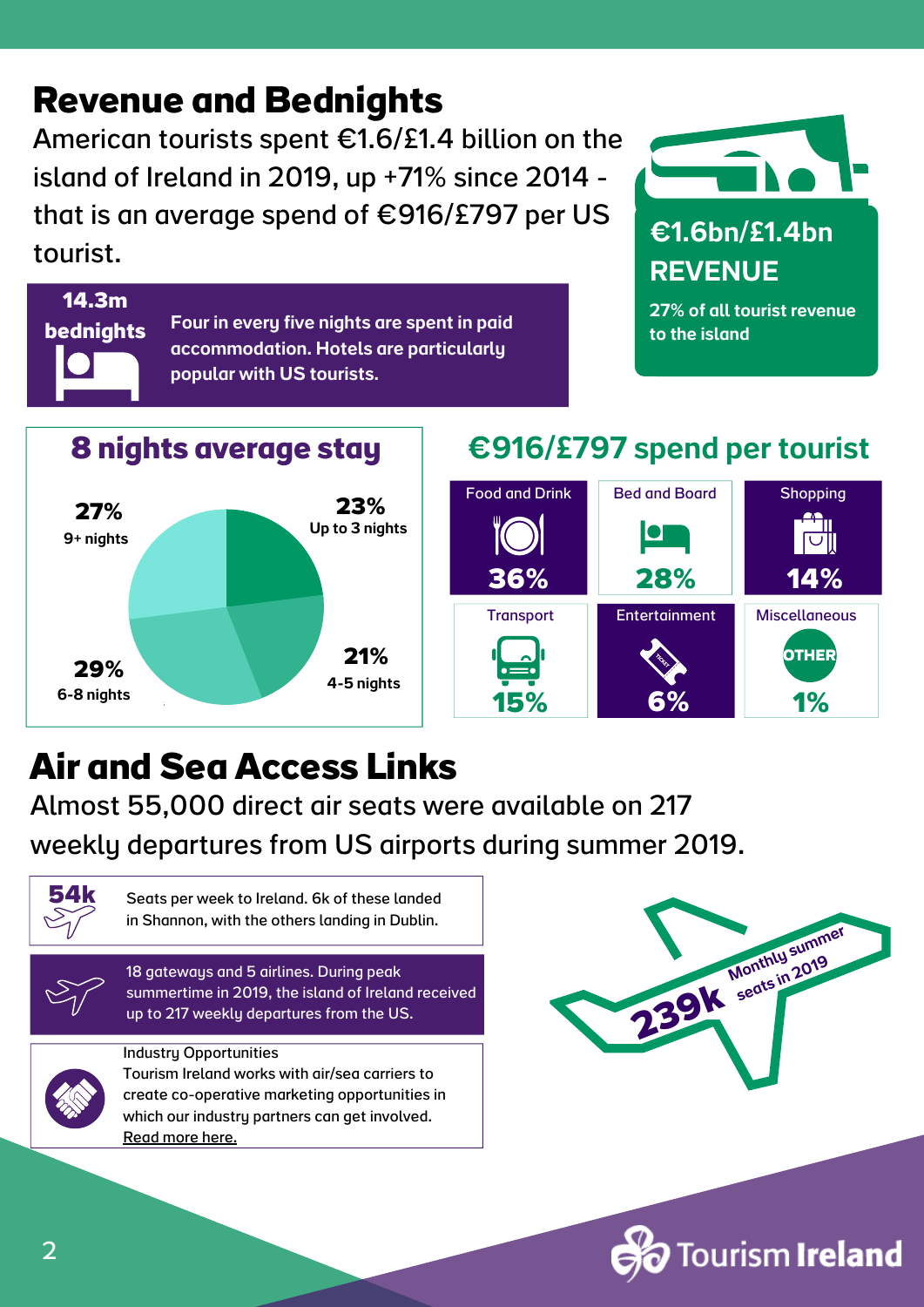3

Tourism Ireland has created a tailor made marketing programme targeting American holidaymakers to stimulate interest and holiday actively planning to come in 12 months

booking from our [second-largest](https://www.tourismirelandindustryopportunities.com/overseas-markets/north-america/usa) holiday market. [Read](https://www.tourismirelandindustryopportunities.com/overseas-markets/north-america/usa) more here.

are actively planning a holiday to the island of Ireland in the next 12 months. We compete with Italy, France, Great Britain, as well as closer to home destinations such as Canada and Mexico.

intend to holiday on the island of Ireland in the next three years. To convert general interest to specific intention to travel in the next three years, we motivate tourists by keeping the island top of mind and reassuring potential holidaymakers that Ireland offers good value for money and that it is easy to get here.

**Interest in Visiting** 

**42%**

intent to visit in the next 3 years

**20%**

76% of US holidaymakers are interested in visiting the island of Ireland; it is the eighth most popular on their list of destinations they are interested in visiting.

## **73%**

## **Holiday Market**

Holidaymakers from the US spend an average of **8.8m** 7 nights on the island of Ireland. Holidaymakers from the US spend an average of **BEDNIGHTS 1.3m Holidaymakers in**  $\Omega$ 2.4 nights in Northern Ireland. **2019 Average spend on the island Reasons for visiting 4%** €947/£824 **6% Other 17% Business** 6% 17% (17% of 17%) Visiting friends and relatives **Ireland €935 Holiday Northern Ireland £166**

## The US is the most important source of overseas holiday revenue and bednights for the island of Ireland. In 2019, 73% of all tourists from the US were holidaymakers and they accounted for 22% of all holidaymakers to the island.



**76% interested in**

**a holiday on the island**

**Tourism Ireland**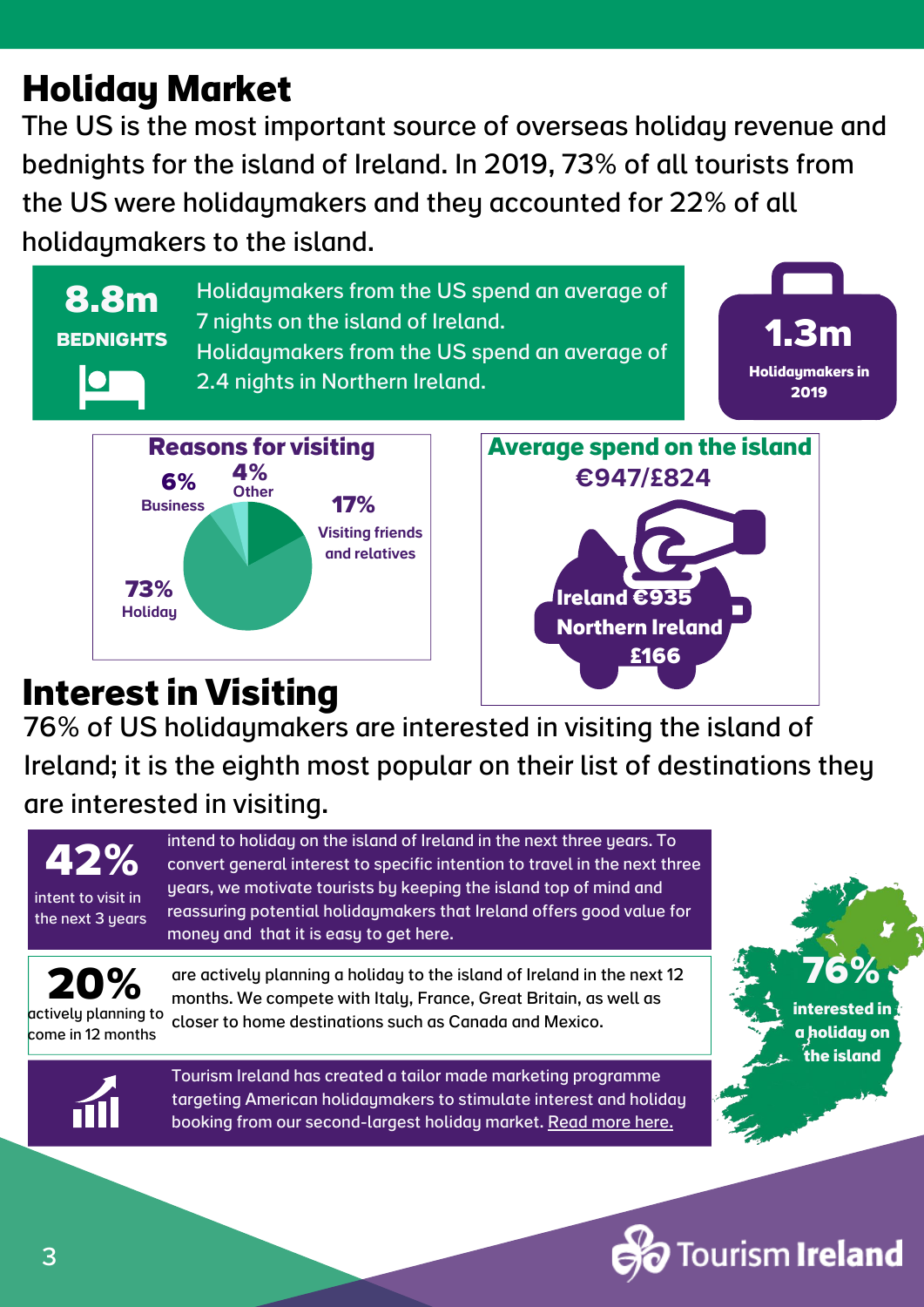### **Our Best Prospects**

The island of Ireland attracts holidaymakers from the United States with varying motivations. Two core segments accounted for 55% of all American holidaymakers in 2019.

### **Culturally Curious in the US 11.5m**

Culturally Curious holidaymakers are interested in meeting the locals, exploring the place and broadening their minds.

#### **12.9m Social Energisers in the US**

Social Energisers are particularly interested in partying, meeting other tourists, experiencing adrenaline filled adventures and activities or places with a 'wow' factor.



#### **Memorable Experiences**

Directing holidaymakers to discover hidden gems will ensure they have memorable experiences. Encourage your visitors to share experiences, to drive interest among their friends and family to holiday here.

**Tourism Ireland** 

### **Regions and Seasons**

US holidaymakers like to travel around and explore the island of Ireland, with 43% renting a car to facilitate this.

#### 36% (Sept.) 34% Oct-Dec Jan-March Tourism Ireland runs [targeted](https://www.tourismireland.com/Marketing/North-America/USA) email marketing campaigns timed to coincide with critical holiday [decision-making](https://www.tourismireland.com/Marketing/North-America/USA) times. Get involved in our eMarketing partnership programme. **32% MID-WEST 6% MID-EAST 36%** 52% Plan 6 months in [advance](https://www.tourismireland.com/Marketing/North-America/USA) Holiday during July-Sept **37% WEST 10% NORTHERN IRELAND 45% SOUTH-WEST 17% SOUTH-EAST 86% DUBLIN** 13% April-June 34% 36% July-Sept 17% **74% travel independently 26% package tours 543k hire car 7% BORDER 1% MIDLANDS**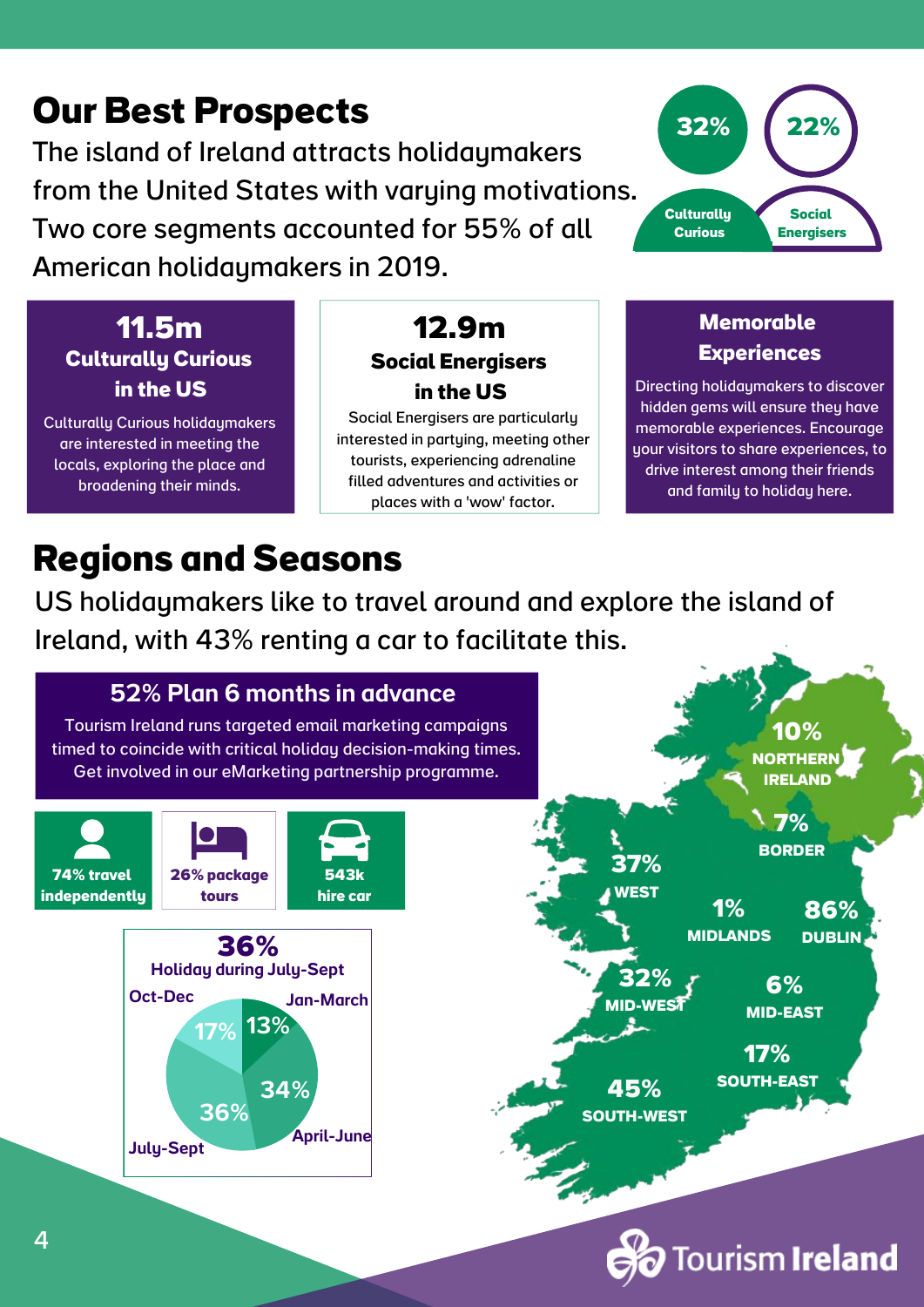### American holidaymakers are active **Active Holidaymakers**

tourists, exploring our historical sites and engaging in multiple events and activities while on the island of Ireland.



### **Holidaymaker Profile**

Two-thirds of all US holidaymakers to the island of Ireland are over 35 years old. One-fifth of holidaymakers in 2019 had previously visited Ireland.



**1.1m** Participated in Events / **Activities** 

**1.2m** Visited Historical Sites